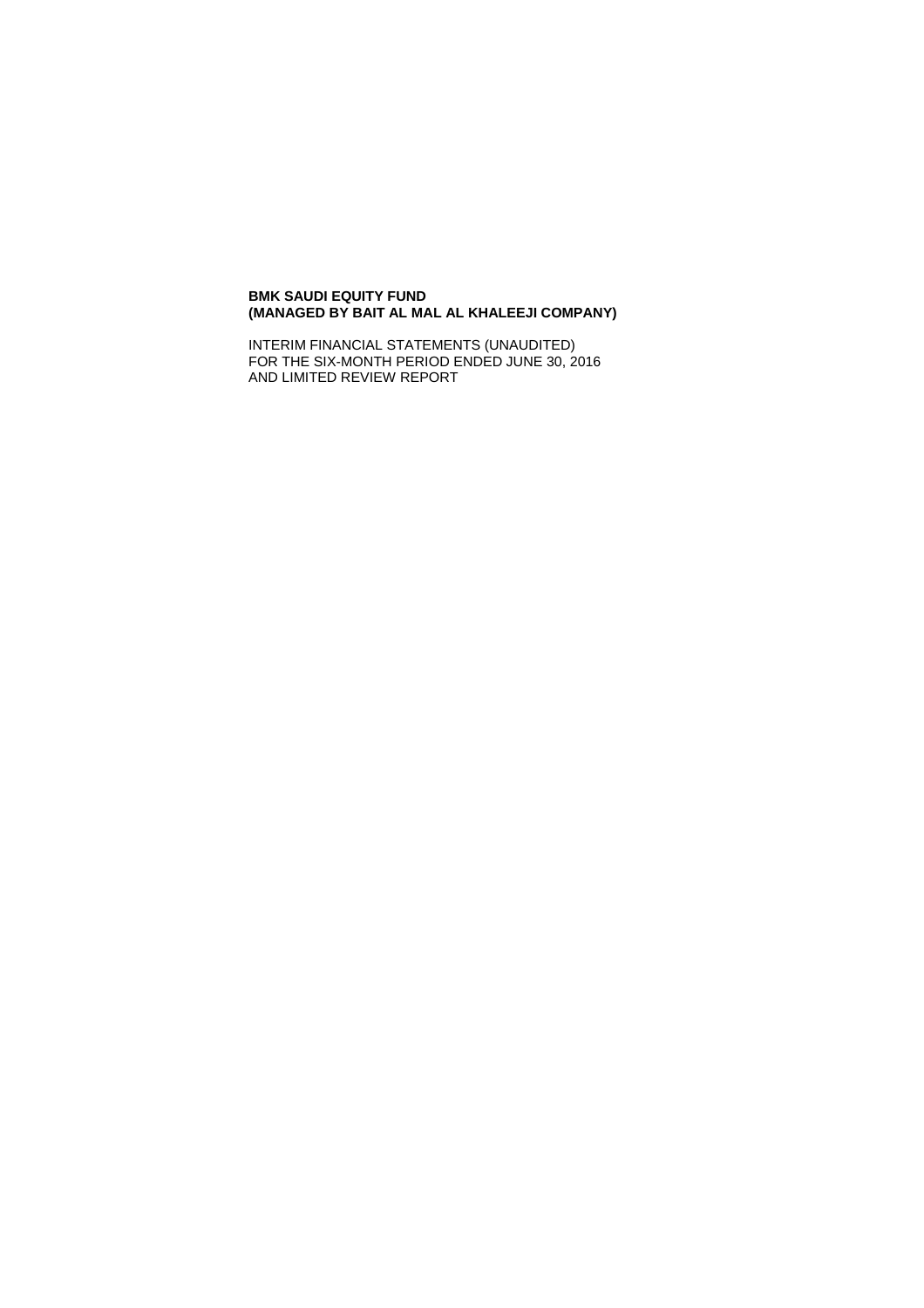## **BMK SAUDI EQUITY FUND (MANAGED BY BAIT AL MAL AL KHALEEJI COMPANY) INTERIM FINANCIAL STATEMENTS (UNAUDITED) FOR THE SIX-MONTH PERIOD ENDED JUNE 30, 2016**

**Page**

| Limited review report                      | 2        |
|--------------------------------------------|----------|
| Interim balance sheet                      | 3        |
| Interim statement of operations            | 4        |
| Interim statement of cash flows            | 5        |
| Interim statement of changes in net assets | 6        |
| Notes to the interim financial statements  | $7 - 10$ |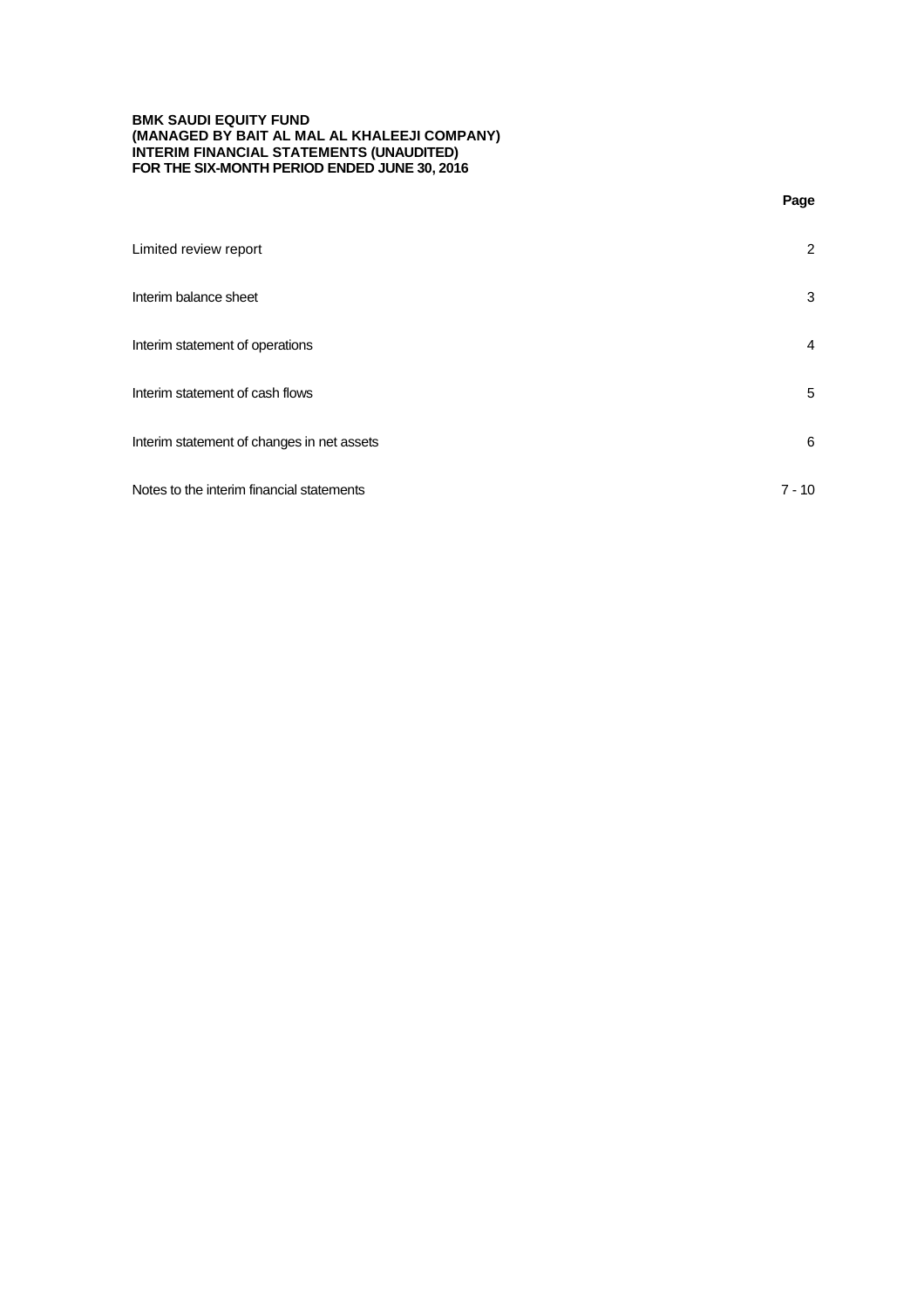

## **LIMITED REVIEW REPORT**

August 21, 2016

To the Unit Holders of BMK Saudi Equity Fund:

### Scope of review

We have reviewed the accompanying interim balance sheet of BMK Saudi Equity Fund (the "Fund") as of June 30, 2016 and the interim statements of operations, cash flows and changes in net assets for the six-month period then ended, and the related notes which form an integral part of these interim financial statements. These interim financial statements are the responsibility of the Fund's management and have been prepared by them and submitted to us together with all the information and explanations which we required.

We conducted our limited review in accordance with the standard of Review of Interim Financial Reporting issued by the Saudi Organization for Certified Public Accountants. A limited review consists principally of applying analytical procedures to financial data and information and making inquiries of persons responsible for financial and accounting matters. The scope of such limited review is substantially less than an audit conducted in accordance with auditing standards generally accepted in Saudi Arabia, the objective of which is the expression of an opinion regarding the financial statements taken as a whole. Accordingly, we do not express such an opinion.

#### **Review conclusion**

Based on our limited review, we are not aware of any material modifications that should be made to the accompanying interim financial statements for them to be in conformity with accounting standards generally accepted in Saudi Arabia.

**PricewaterhouseCoopers** 

Bader I. Benmohareb License Number 471

By:

PricewaterhouseCoopers, License No. 25, Al Hugayet Tower, P.O. Box 467, Dhahran Airport 31932, Kingdom of Saudi Arabia T: +966 (13) 849-6311, F: +966 (13) 849-6281, www.pwc.com/middle-east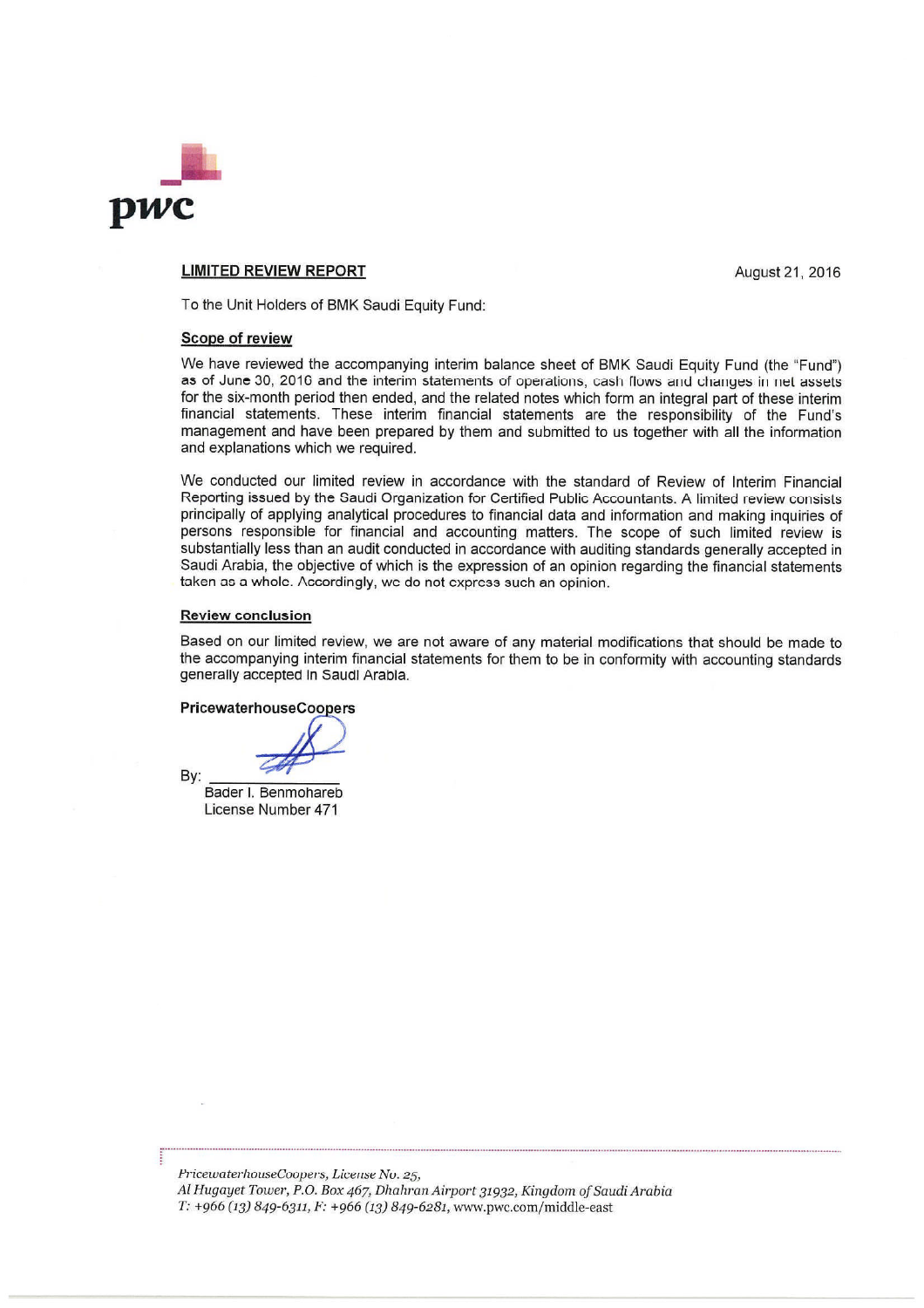# **BMK SAUDI EQUITY FUND (MANAGED BY BAIT AL MAL AL KHALEEJI COMPANY) Interim balance sheet**

(All amounts in Saudi Riyals unless otherwise stated)

|                                                        |                | June<br>30, 2016 | <b>December</b><br>31, 2015 | June<br>30, 2015 |
|--------------------------------------------------------|----------------|------------------|-----------------------------|------------------|
|                                                        | <b>Note</b>    | (Unaudited)      | (Audited)                   | (Unaudited)      |
| <b>Assets</b>                                          |                |                  |                             |                  |
| <b>Current assets</b>                                  |                |                  |                             |                  |
| Cash at bank                                           |                | 25,333,157       | 43,406,177                  | 27,745,355       |
| Held-for-trading investments                           | $\overline{4}$ | 58,674,065       |                             | 166,353          |
| Accrued dividend income                                |                |                  |                             | 305,115          |
| Prepayments and other receivable                       |                | 2,514            |                             | 2,520            |
| <b>Total assets</b>                                    |                |                  |                             |                  |
|                                                        |                | 84,009,736       | 43,406,177                  | 28,219,343       |
| <b>Liabilities</b>                                     |                |                  |                             |                  |
| <b>Current liabilities</b>                             |                |                  |                             |                  |
| Management, custodian and subscription<br>fees payable | 5              | 880,133          | 188,266                     | 241,546          |
| Accrued and other liabilities                          |                | 33,582           | 19,500                      | 35,256           |
|                                                        |                |                  |                             |                  |
| <b>Total liabilities</b>                               |                | 913,715          | 207,766                     | 276,802          |
| Net assets value                                       |                | 83,096,021       | 43,198,411                  | 27,942,541       |
| Units in issue (Unit)                                  |                | 7,557,296        | 3,730,343                   | 2,376,417        |
|                                                        |                |                  |                             |                  |
| Per unit value (Saudi Riyals)                          |                | 11.00            | 11.58                       | 11.76            |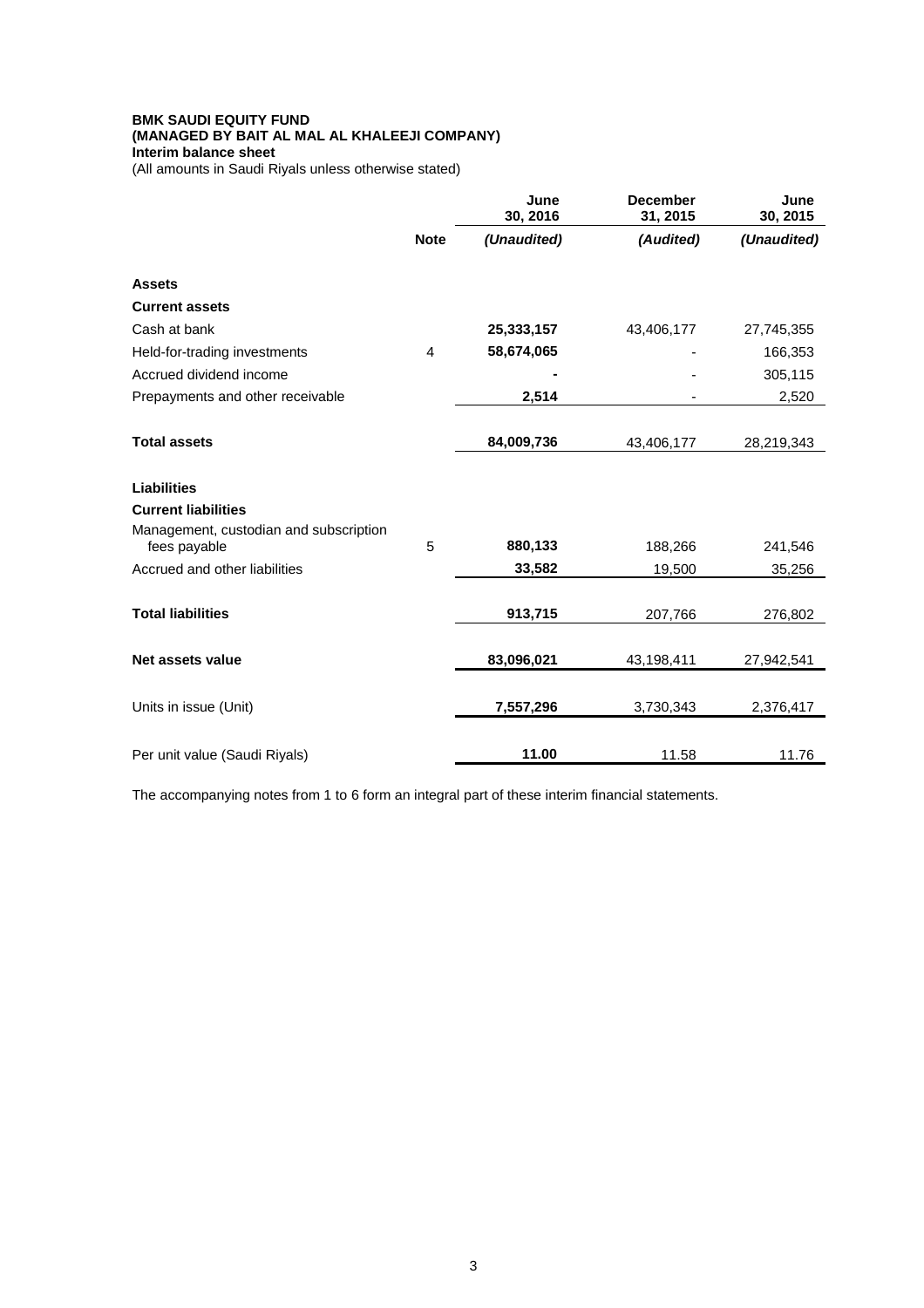# **BMK SAUDI EQUITY FUND (MANAGED BY BAIT AL MAL AL KHALEEJI COMPANY) Interim statement of operations For the six-month period ended June 30, 2016**

(All amounts in Saudi Riyals unless otherwise stated)

|                                                                 |             | 2016        | 2015        |
|-----------------------------------------------------------------|-------------|-------------|-------------|
|                                                                 | <b>Note</b> | (Unaudited) | (Unaudited) |
| Investment (loss) / income                                      |             |             |             |
| Net realized (losses) / gains on held-for-trading investments   | 4           | (63, 922)   | 2,499,101   |
| Net unrealized (losses) / gains on held-for-trading investments | 4           | (2,062,868) | 15,110      |
| Dividend income                                                 |             | 59,486      | 2,810       |
| Total investment (loss) / income                                |             | (2,067,304) | 2,517,021   |
| <b>Expenses</b>                                                 |             |             |             |
| Subscription fees in other funds                                | 5           | (183, 330)  |             |
| Management fees                                                 | 5           | (420, 671)  | (491, 824)  |
| Custodian fees                                                  | 5           | (60, 096)   | (70, 260)   |
| Professional fees                                               |             | (16, 410)   | (13, 636)   |
| Brokerage commission                                            |             | (56, 941)   | (1, 957)    |
| Other                                                           |             | (16, 783)   | (18, 215)   |
| Total expenses                                                  |             | (724, 231)  | (595,892)   |
| Net (loss) / income for the period                              |             | (2,821,535) | 1,921,129   |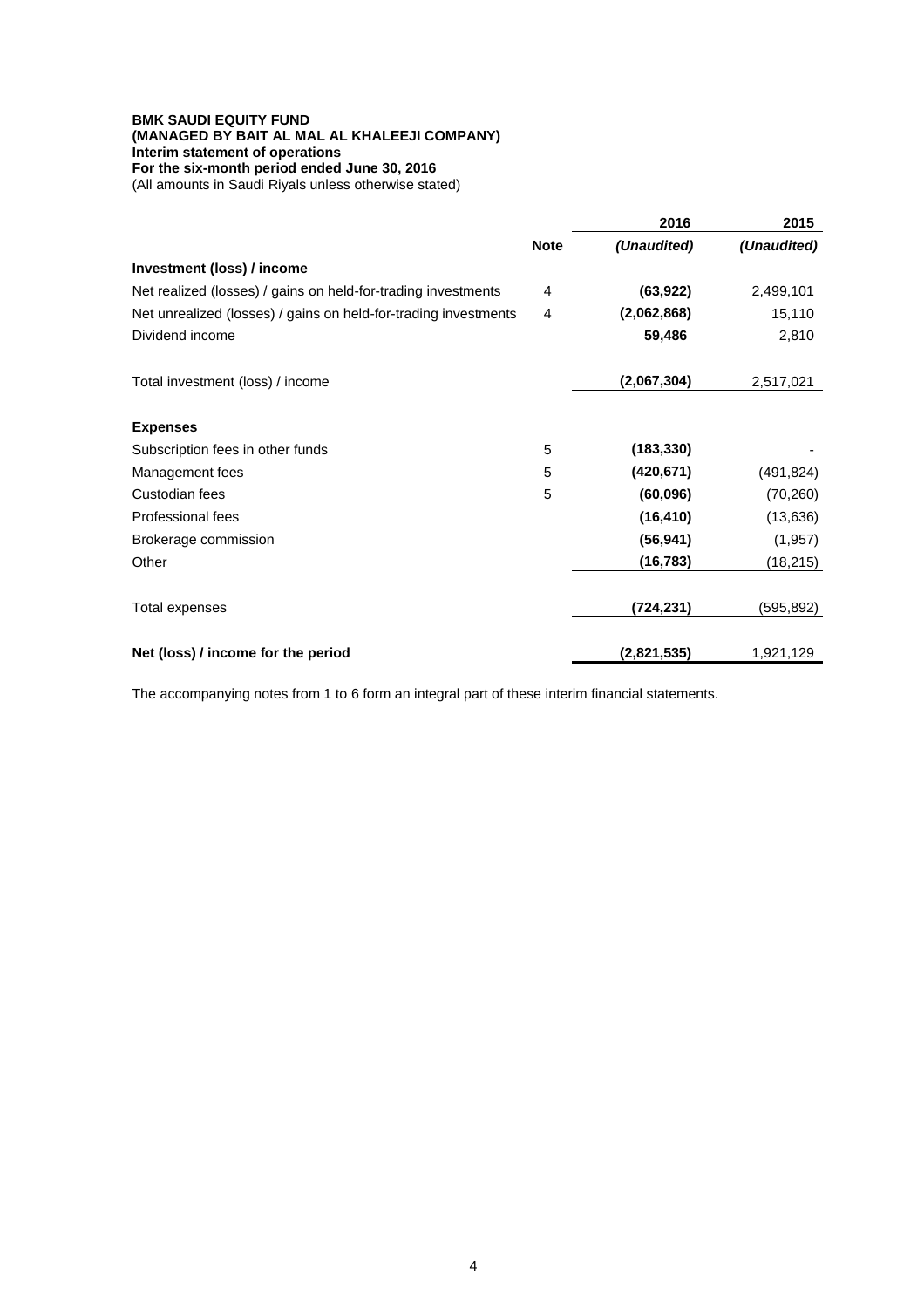# **BMK SAUDI EQUITY FUND (MANAGED BY BAIT AL MAL AL KHALEEJI COMPANY) Interim statement of cash flows For the six-month period ended June 30, 2016**

(All amounts in Saudi Riyals unless otherwise stated)

|                                                             | 2016           | 2015           |
|-------------------------------------------------------------|----------------|----------------|
|                                                             | (Unaudited)    | (Unaudited)    |
| Cash flows from operating activities                        |                |                |
| Net (loss) / income for the period                          | (2,821,535)    | 1,921,129      |
| Adjustments for non-cash item                               |                |                |
| Unrealized losses / (gains) on held-for-trading investments | 2,062,868      | (15, 110)      |
| Changes in operating assets and liabilities                 |                |                |
| Held-for-trading investments                                | (60, 736, 933) |                |
| Prepayments and other receivable                            | (2,514)        | (2,520)        |
| Management, custodian and subscription fees payable         | 691,867        | (194, 493)     |
| Accrued and other liabilities                               | 14,082         | 13,725         |
| Net cash (used in) / generated from operating activities    | (60, 792, 165) | 1,722,731      |
| Cash flows from financing activities                        |                |                |
| Proceeds from units issued                                  | 56,029,860     |                |
|                                                             |                |                |
| Payments on units redeemed                                  | (13,310,715)   | (39,372,603)   |
| Net cash generated from / (used in) financing activities    | 42,719,145     | (39,372,603)   |
| Net decrease in cash at bank                                | (18,073,020)   | (37, 649, 872) |
| Cash at bank at beginning of period                         | 43,406,177     | 65,395,227     |
| Cash at bank at end of period                               | 25,333,157     | 27,745,355     |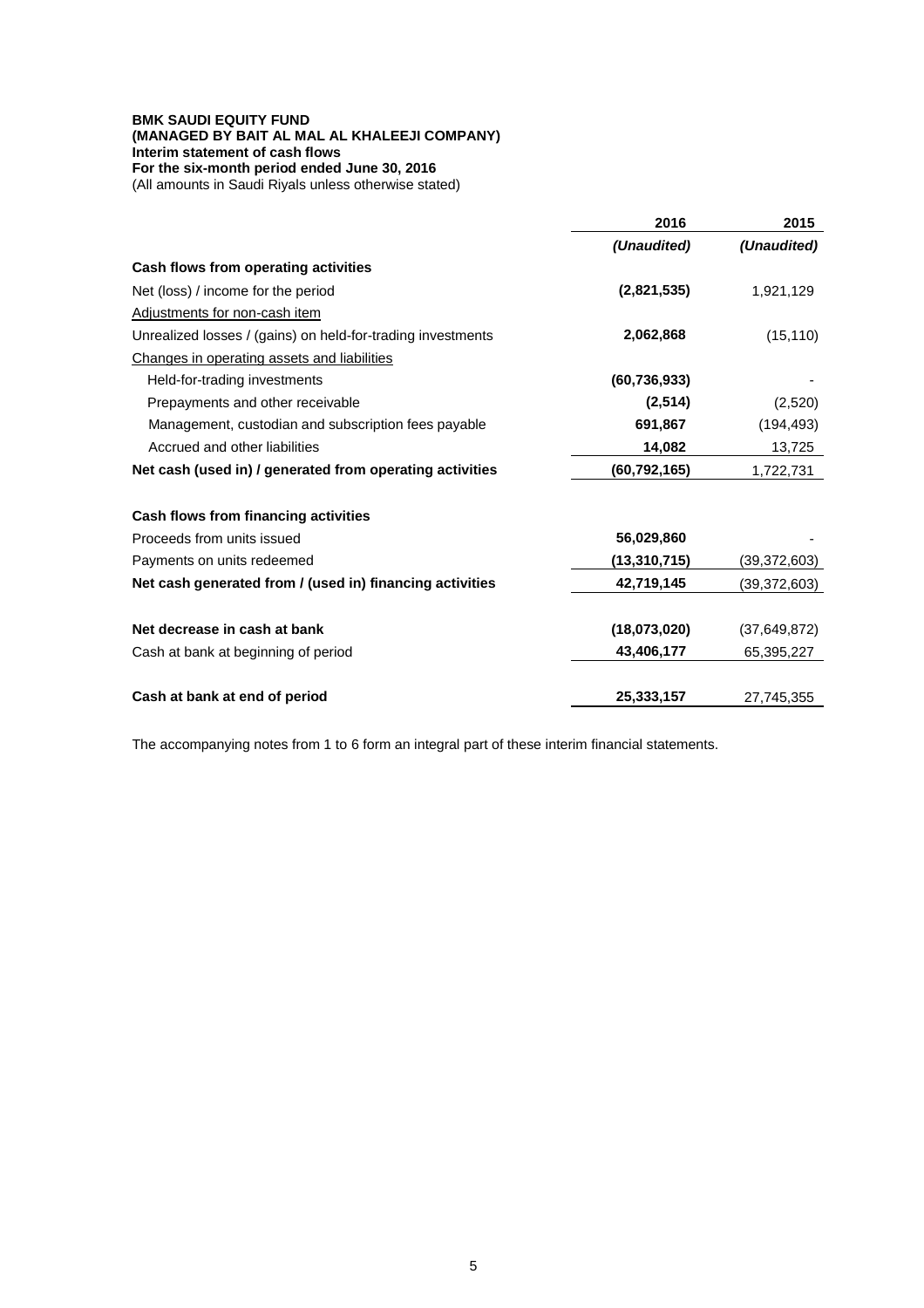# **BMK SAUDI EQUITY FUND (MANAGED BY BAIT AL MAL AL KHALEEJI COMPANY) Interim statement of changes in net assets For the six-month period ended June 30, 2016**

(All amounts in Saudi Riyals unless otherwise stated)

|                                                      | 2016           | 2015           |
|------------------------------------------------------|----------------|----------------|
|                                                      | (Unaudited)    | (Unaudited)    |
| Net assets at beginning of period                    | 43,198,411     | 65,394,015     |
| Proceeds from units issued during the period         | 56,029,860     |                |
| Payments on units redeemed during the period         | (13, 310, 715) | (39, 372, 603) |
| Net (loss) / income for the period                   | (2,821,535)    | 1,921,129      |
| Net assets at end of period                          | 83,096,021     | 27,942,541     |
| Net assets per unit at end of period                 | 11.00          | 11.76          |
| <b>Unit transactions</b>                             |                |                |
| The transactions in units are summarized as follows: |                |                |
| Units at beginning of period                         | 3,730,343      | 5,715,476      |
| Add: Units issued                                    | 5,024,692      |                |
| Less: Units redeemed                                 | (1, 197, 739)  | (3,339,059)    |
| Net increase / (decrease) in units                   | 3,826,953      | (3,339,059)    |
| Units at end of period                               | 7,557,296      | 2,376,417      |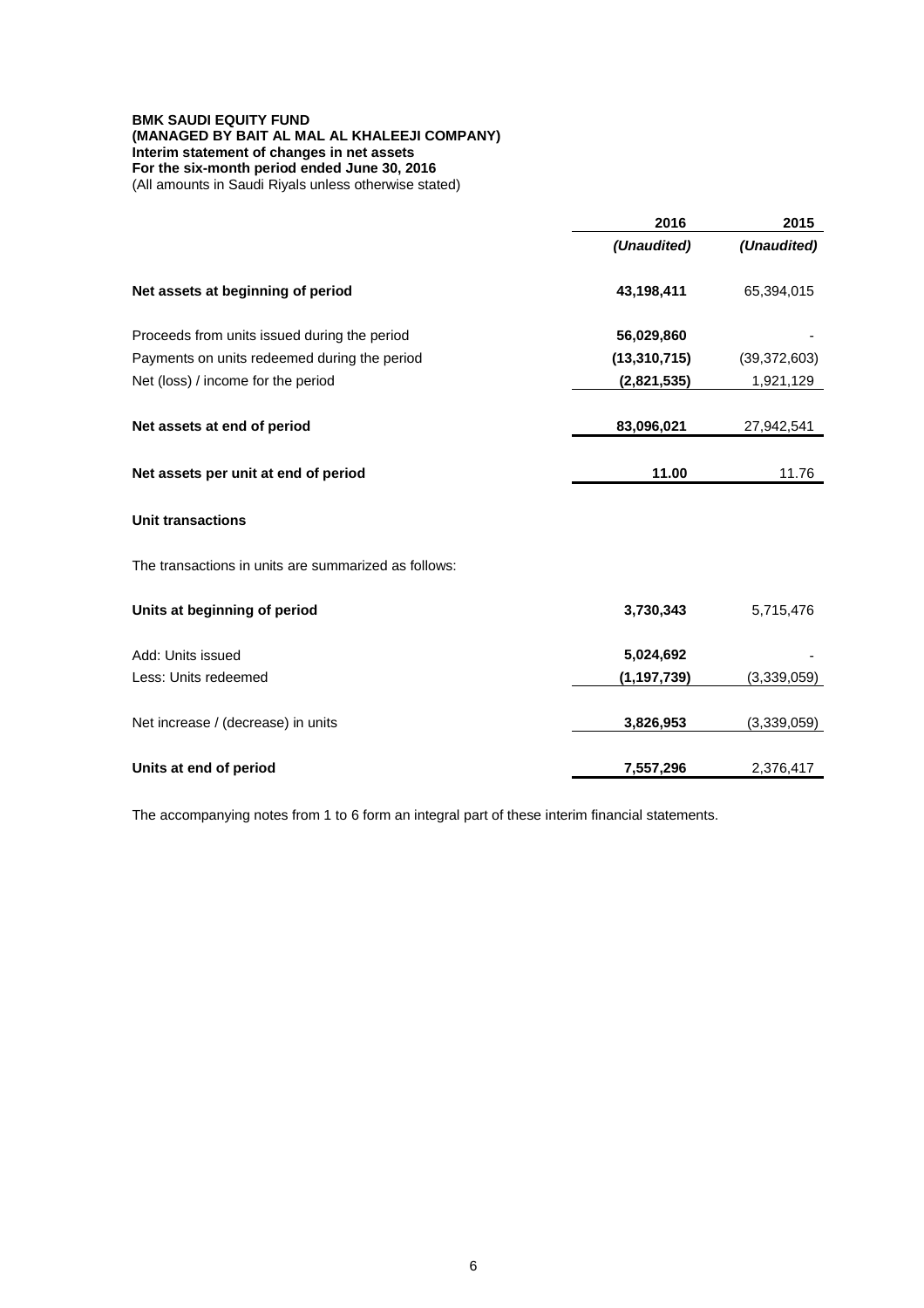# **BMK SAUDI EQUITY FUND (MANAGED BY BAIT AL MAL AL KHALEEJI COMPANY) Notes to the interim financial statements (Unaudited) For the six-month period ended June 30, 2016**

(All amounts in Saudi Riyals unless otherwise stated)

## **1 General information**

BMK Saudi Equity Fund (the "Fund") is an open-ended investment fund established under an agreement between Bait Al Mal Al Khaleeji Company (the "Manager") and investors in the Fund (the "Unit Holders"). The Fund is governed by the terms and conditions of its prospectus and aims at capital growth mainly through investments in the equity securities of the Saudi companies during the period of initial public offering, and issue rights of listed companies in the Saudi Stock Exchange "Tadawul". The Fund distributes dividends to the<br>Unit Holders on annual basis. The Fund's net income after distribution of dividends is to be reinvested in the Fund, which affects the value and price per unit. The registered address of the Manager is Bait Al Mal Al Khaleeji Company, P.O. Box 9177, Dammam 31413, Kingdom of Saudi Arabia.

In dealing with the Unit Holders, the Manager considers the Fund as an independent unit. Accordingly, the Manager prepares separate financial statements for the Fund. The Fund's books and records are also administered by the Manager. Furthermore, the Unit Holders are considered owners of the assets of the Fund and any income distribution is made in relation to their respective ownership share to the total number of units.

The Saudi Capital Market Authority ("CMA") approved the Fund on 4 Jumada Al-Awwal 1435 H (March 5, 2014). The Fund commenced its operations on May 4, 2014.

The accompanying interim financial statements were approved by the Fund's Manager on August 21, 2016.

# **2 Regulating authority**

The Fund is governed by the Investment Fund Regulations published by CMA detailing requirements for all funds within the Kingdom of Saudi Arabia.

## **3 Summary of significant accounting policies**

The principal accounting policies applied in the preparation of these interim financial statements are set out below. These policies have been consistently applied to all periods presented.

# **3.1 Basis of preparation**

These interim financial statements have been prepared under the historical cost convention on the accrual basis of accounting, except for the measurement of held-for-trading investments at fair value, and in compliance with the Standard of Interim Financial Reporting issued by the Saudi Organization for Certified Public Accountants. Significant accounting policies adopted by the Fund for preparing such interim financial statements are consistent with the accounting policies described in the 2015 audited financial statements of the Fund.

These interim financial statements include all adjustments comprising mainly of normal recurring accruals considered necessary by the Fund's management to present a fair statement of the financial position, results of operations and cash flows. The interim results of the operations for the six-month period ended June 30, 2015 may not represent a proper indication for the annual results of operations. These interim financial statements and notes should be read in conjunction with the audited financial statements and the related notes for the year ended December 31, 2015.

# **3.2 Critical accounting estimates and judgments**

The preparation of interim financial statements in conformity with generally accepted accounting standards requires the use of certain critical estimates and assumptions that affect the reported amounts of assets and liabilities and disclosure of contingent assets and liabilities at the reporting date and the reported amounts of revenues and expenses during the reporting period. Estimates and judgments are continually evaluated and are based on historical experience and other factors, including expectations of future events that are believed to be reasonable under the circumstances. The Fund makes estimates and assumptions concerning the future. The resulting accounting estimates will, by definition, seldom equal the related actual results.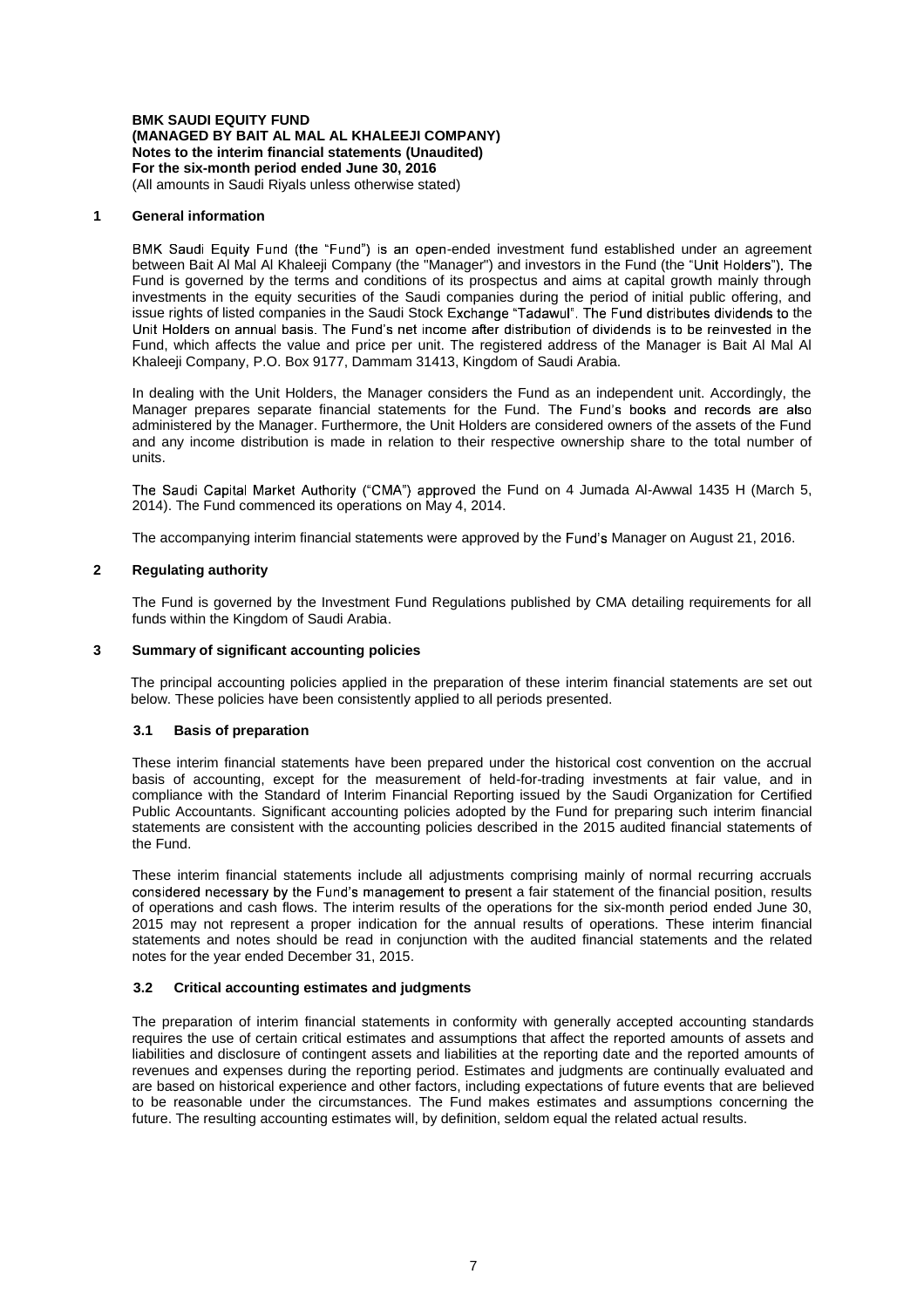**BMK SAUDI EQUITY FUND (MANAGED BY BAIT AL MAL AL KHALEEJI COMPANY) Notes to the interim financial statements (Unaudited) For the six-month period ended June 30, 2016**

(All amounts in Saudi Riyals unless otherwise stated)

### **3.3 Foreign currency translations**

#### (a) Reporting and functional currency

These interim financial statements are presented in Saudi Riyals which is the reporting and functional currency of the Fund.

#### (b) Transactions and balances

Foreign currency transactions are translated into Saudi Riyals using the exchange rates prevailing at the dates of the transactions. Foreign exchange gains and losses resulting from the settlement of such transactions and from the translation at the period-end exchange rates of monetary assets and liabilities denominated in foreign currencies are recognized in the statement of operations. The amounts of foreign exchange gains and losses were not significant for the six-month periods ended June 30, 2016 and 2015.

#### **3.4 Cash and cash equivalents**

Cash and cash equivalents include cash at bank, and other short-term highly liquid investments, if any, with maturities of three months or less from the purchase date.

#### **3.5 Held-for-trading investments**

Held-for-trading investments are initially recognized at cost. After initial recognition, investments in equities are valued at fair value at the balance sheet date. Changes in fair values, comprising of realized and unrealized gains and losses, are included in the statement of operations. Investments in mutual funds, if any, are valued at the net assets value of the units in issue at the balance sheet date.

### **3.6 Liabilities**

Liabilities are recognized for amounts to be paid for goods and services received, whether or not billed to the Fund.

#### **3.7 Revenues**

Dividend income is recognized when the Fund's right to receive payment is established. Realized gains and losses on investments sold are determined based on the weighted average cost basis. Results arising from trading activities include all gains and losses from changes in fair value of held-for-trading investments.

### **3.8 Expenses**

Expenses are calculated and recognized as a period costs in the period in which incurred.

### **3.9 Zakat and income tax**

Under certain provisions of the Saudi income tax law, the income and gains of investment funds are subject to income tax at the applicable rates. The provisions of the Saudi income tax law relating to investment funds<br>have not been enforced pending clarifications from the Department of Zakat and Income Tax ("DZIT") and the CMA. As the regulations have not been enforced yet, no provision has been made in these interim financial statements.

### **3.10 Trade date accounting**

All purchases and sales of investments are recognized on the trade date, which is the date the Fund commits to purchase or sell the asset.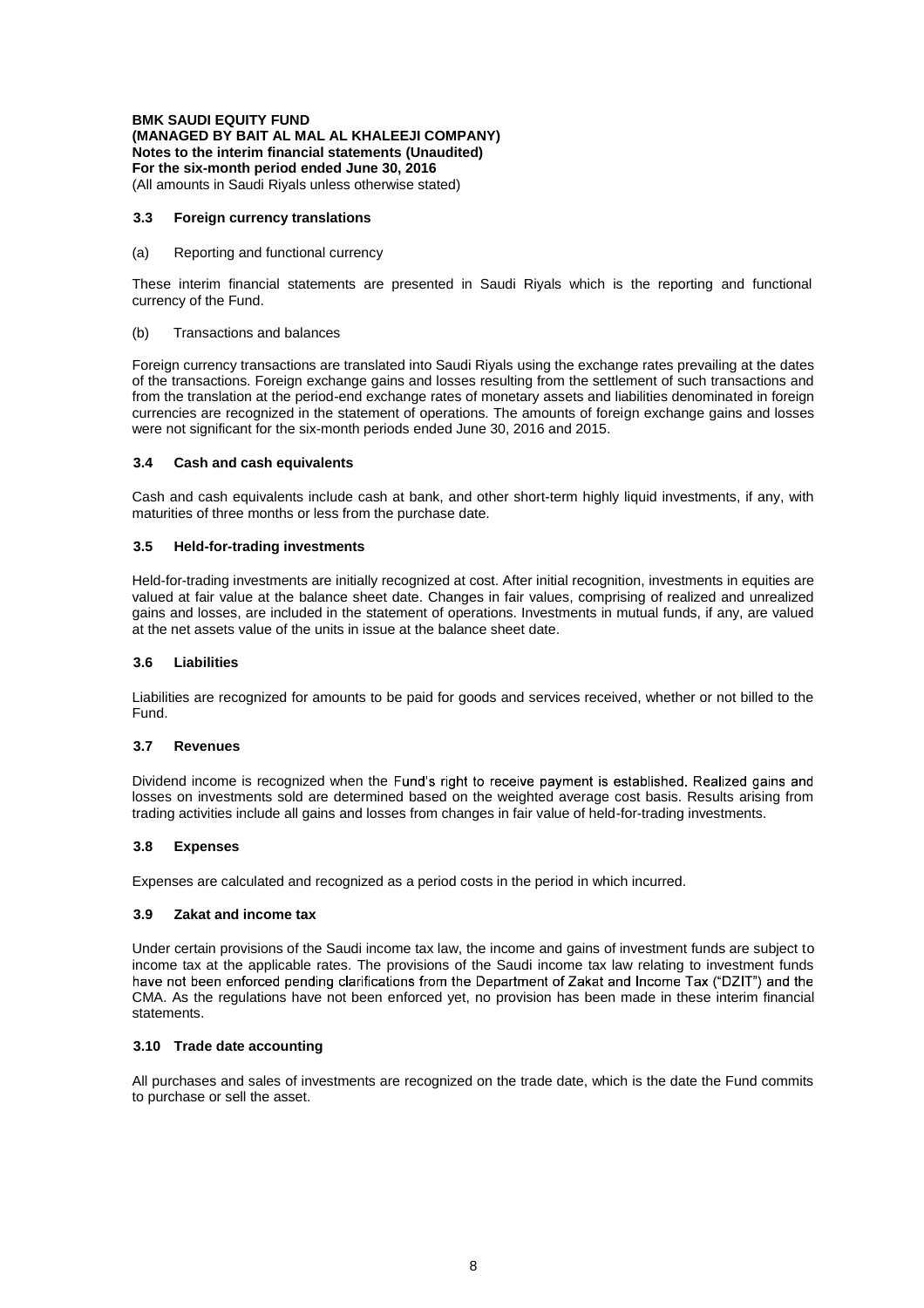### **BMK SAUDI EQUITY FUND (MANAGED BY BAIT AL MAL AL KHALEEJI COMPANY) Notes to the interim financial statements (Unaudited) For the six-month period ended June 30, 2016** (All amounts in Saudi Riyals unless otherwise stated)

## **4 Held-for-trading investments**

All of the Fund's investments are in Saudi publicly listed companies that are listed on the Saudi Stock Exchange and units in Saudi investment funds. Movement in held-for-trading investments is as follows:

|                                     | Six-month period ended June 30, |             |
|-------------------------------------|---------------------------------|-------------|
|                                     | 2016                            | 2015        |
|                                     | (Unaudited)                     | (Unaudited) |
| Balance, beginning of period / year | $\blacksquare$                  | 151.243     |
| Purchases                           | 82,286,205                      | 4,023,600   |
| <b>Disposals</b>                    | (21, 485, 350)                  | (6,522,701) |
| Changes in fair value, net          | (2, 126, 790)                   | 2,514,211   |
| Balance, end of period / year       | 58,674,065                      | 166.353     |

The composition of the investment portfolio by economic sector and investment in a mutual fund at June 30, 2016 and June 30, 2015 are summarized below:

|                                    | June 30, 2016 | June 30, 2015            |
|------------------------------------|---------------|--------------------------|
|                                    | (Unaudited)   | (Unaudited)              |
| Investment Fund                    | 6,107,470     |                          |
| <b>Bank and Financial Services</b> | 50,524,439    | 166,353                  |
| Retail                             | 1,940,278     |                          |
| <b>Buildings and Construction</b>  | 52,312        | -                        |
| Cement                             | 49,566        | $\overline{\phantom{0}}$ |
|                                    | 58,674,065    | 166,353                  |

Summary of held-for-trading investments is as follows:

# **June 30, 2016 (Unaudited)**

| Name of company                    | Number of shares | <b>Fair value</b> |
|------------------------------------|------------------|-------------------|
| <b>Investment Fund</b>             |                  |                   |
| <b>BMK IPO Fund</b>                | 407,100          | 6,107,470         |
| <b>Bank and Financial Services</b> |                  |                   |
| <b>Riyad Bank</b>                  | 576,020          | 6,301,659         |
| Bank AlJazira                      | 497,340          | 6,390,819         |
| The Saudi Investment Bank          | 484,413          | 6,166,577         |
| Banque Saudi Fransi                | 270,932          | 6,082,423         |
| The Saudi British Bank             | 300,341          | 6,102,929         |
| Arab National Bank                 | 292,514          | 5,660,146         |
| Samba Financial Group              | 301,194          | 6,038,940         |
| <b>Bank Albilad</b>                | 163,724          | 2,966,679         |
| <b>National Commercial Bank</b>    | 120,447          | 4,814,267         |
| Retail                             |                  |                   |
| Lazurde Company for Jewelry        | 51,796           | 1,940,278         |
| <b>Buildings and Construction</b>  |                  |                   |
| Saudi Ceramic Company              | 1,300            | 52,312            |
| <b>Cement</b>                      |                  |                   |
| Eastern Province Cement Company    | 1,650            | 49,566            |
|                                    |                  | 58,674,065        |